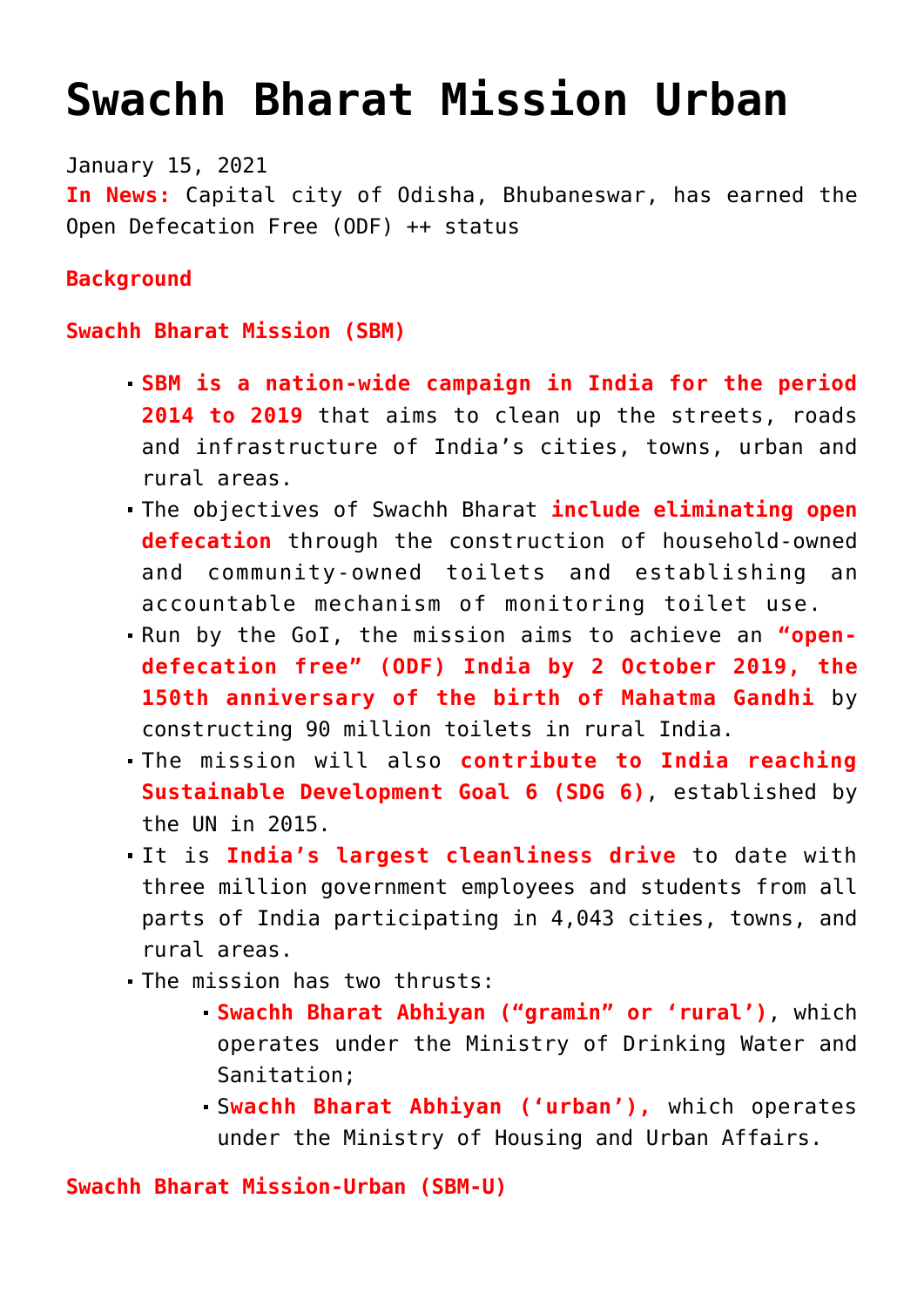- **Ministry:** Ministry of Housing and Urban Affairs (MoHUA)
- The Swachh Bharat Mission Urban (SBM-U), launched on 2nd October 2014 a**ims at making urban India free from open defecation and achieving 100% scientific management of municipal solid waste in 4,041 statutory towns in the country.**
- Phase 1 of the mission lasted till October 2019. Phase 2 will be implemented between 2020–21 and 2024-25.

#### **The objectives of the mission**

- Elimination of open defecation
- Eradication of Manual Scavenging
- Modern and Scientific Municipal Solid Waste Management
- To effect behavioral change regarding healthy sanitation practices
- Generate awareness about sanitation and its linkage with public health
- Capacity Augmentation for ULB's
- To create an enabling environment for private sector participation in Capex (capital expenditure) and Opex (operation and maintenance)

**The Mission has the following components:**

- Household toilets, including conversion of insanitary latrines into pour-flush latrines;
- Community toilets
- Public toilets
- Solid waste management
- IFC & Public Awareness
- Capacity building and Administrative & Office Expenses (A&OE)

# **The targets set for the Mission, which have to be achieved by 2nd October 2019 include:**

Construction of 66.42 Lakh individual household toilets (IHHL);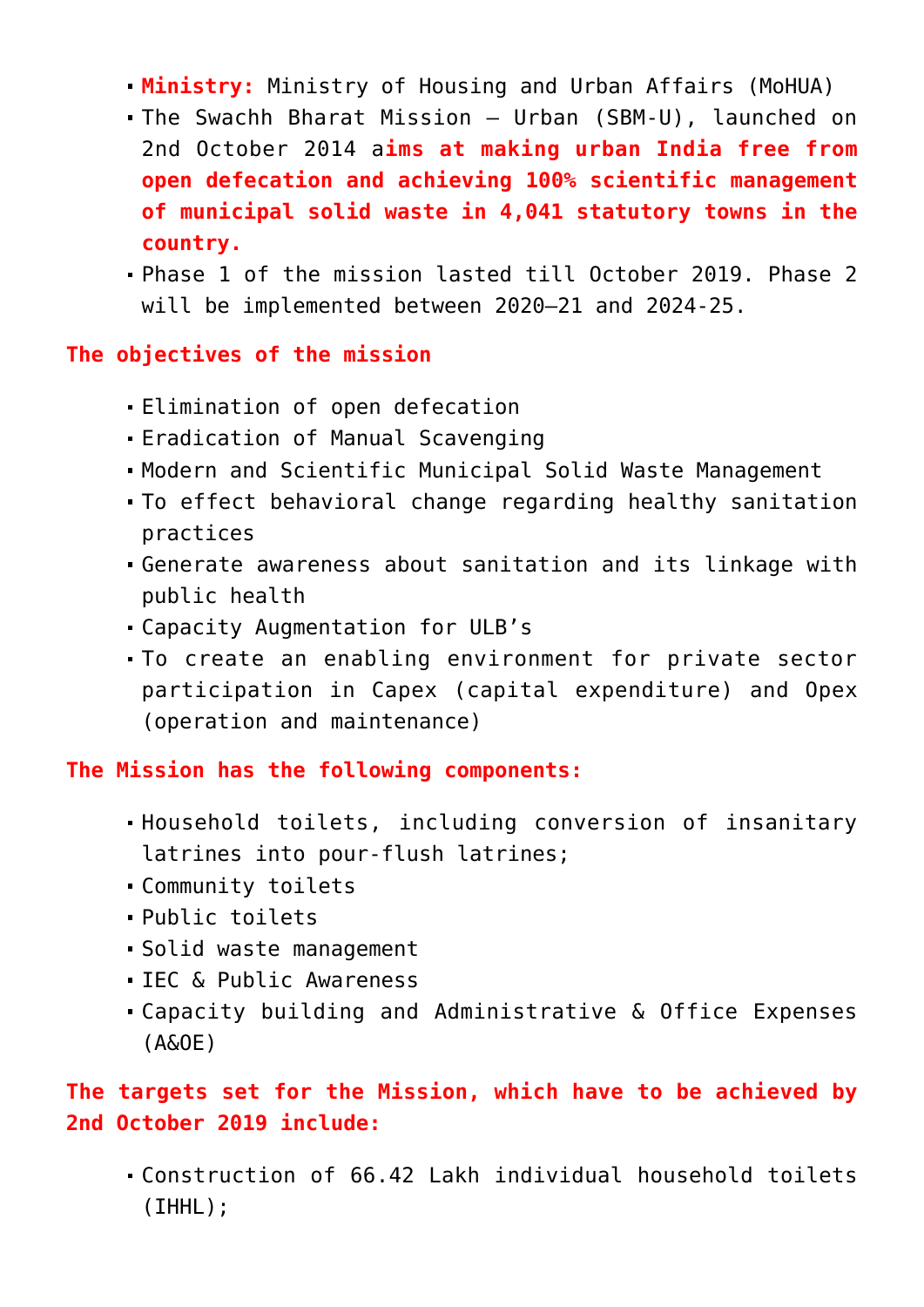- Construction of 2.52 lakh community toilet (CT) seats;
- Construction of 2.56 lakh public toilet (PT) seats; and
- Achieving 100% door-to-door collection and scientific management of municipal solid waste (MSW).

#### **Swachh Survekshan**

- An annual survey of cleanliness, hygiene and sanitation in cities and towns across India.
- Ranks India's cities, towns and states based on sanitation, waste management and overall cleanliness.
- Launched as part of the Swachh Bharat Abhiyan, which aimed to make India clean and free of open defecation by 2 October 2019.
- The first survey was undertaken in 2016 and covered 73 cities; by 2019 the survey had grown to cover 4237 cities and was said to be the largest cleanliness survey in the world.
- The surveys are carried out by the Quality Council of India; an autonomous accreditation body which was set up by the Government of India in 1997 for quality assurance in all fields, including governance.

# **Rankings**

- The rankings, this year is based on the categorisation of cities on population, instead of releasing overall rankings.
- Cities with a population of more than 10 lakh
- Cities with a population of 1-10 lakh
- Cities with a population of less than 1 lakh
- Other categories have also been specified

# **Swachh Survekshan 2020**

- Awards for Swachh Survekshan 2020 was recently announced
- It is the fifth edition of the annual cleanliness urban survey; one of the world's largest sanitation surveys.
- Conducted by: Ministry of Housing and Urban Affairs